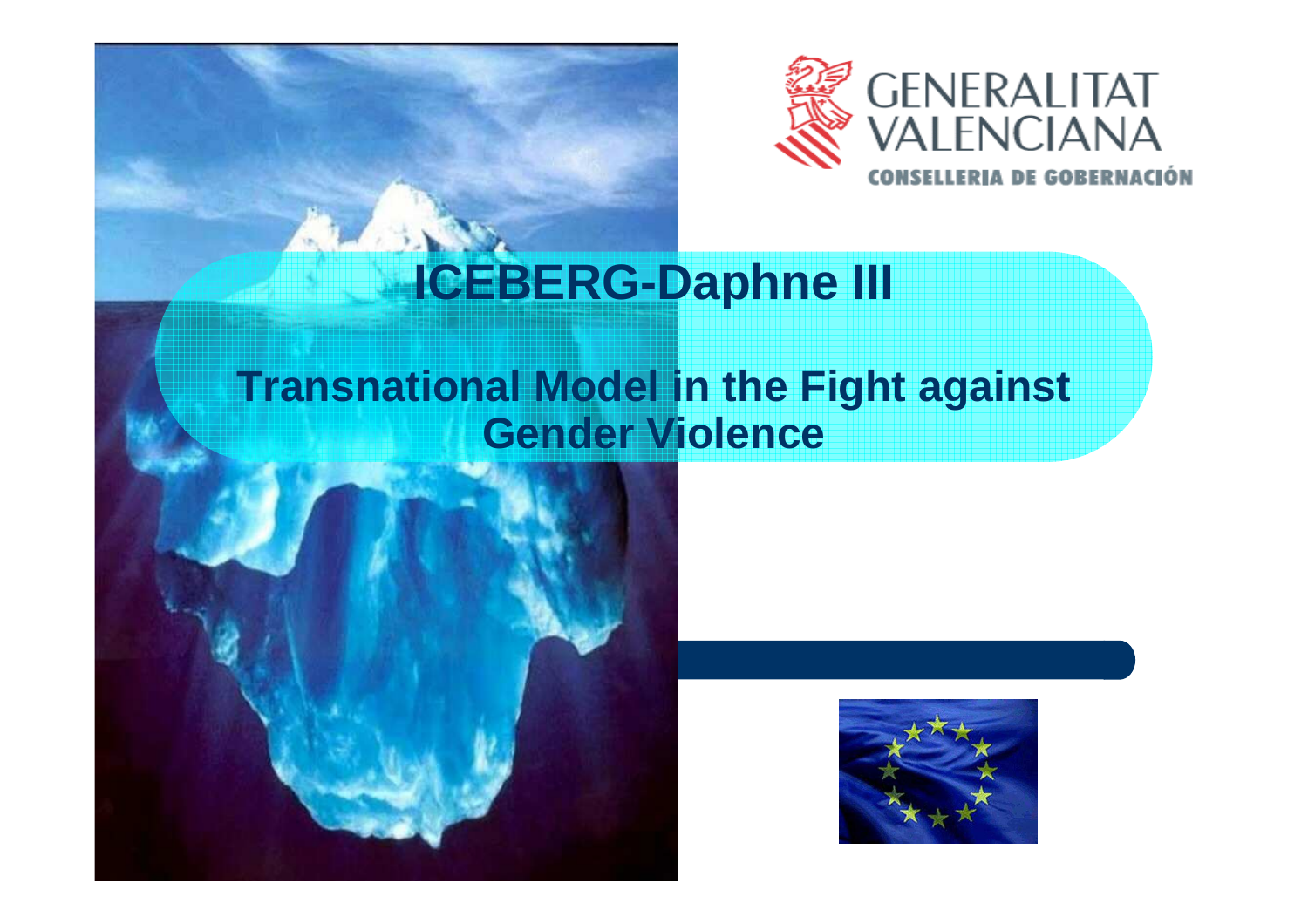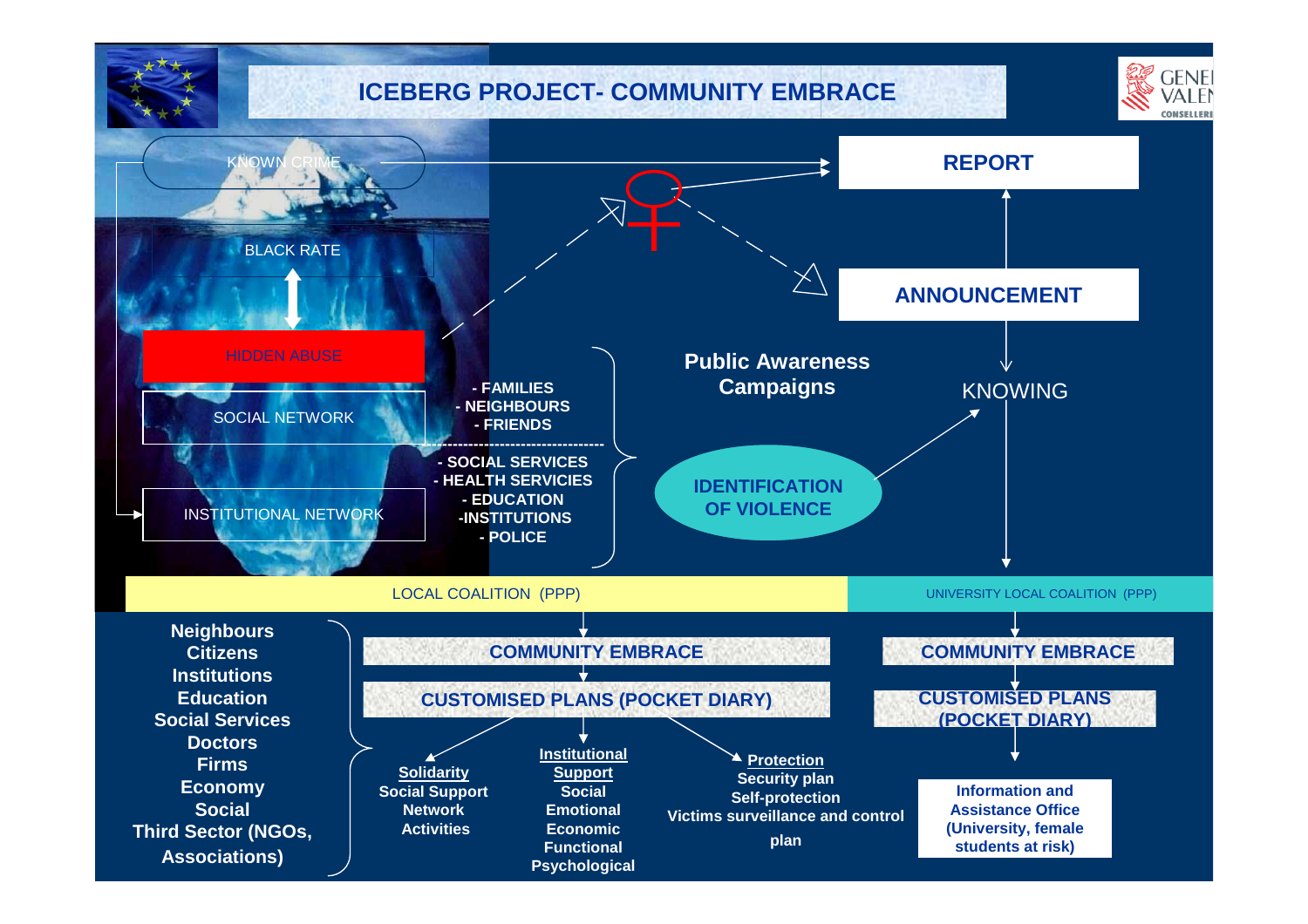





-**WORKSTREAM 0**: **PROJECT MANAGEMENT AND COORDINATION**

-**WORKSTREAM 1**: **OPERATIONAL STRUCTURES**

-**WORKSTREAM 2**: **PREVENTION MECHANISMS**

-**WORKSTREAM 3**: **NEW TECHNOLOGIES SUPPORT**

-**WORKSTREAM 4**: **DIAGNOSTIC TOOLS**

-**WORKSTREAM 5**: **INICIAL REPORT**

-**WORKSTREAM 6**: **INTERIM REPORT**

-**WORKSTREAM 7**: **AUDIT**

-**WORKSTREAM 8**: **DIFFUSION**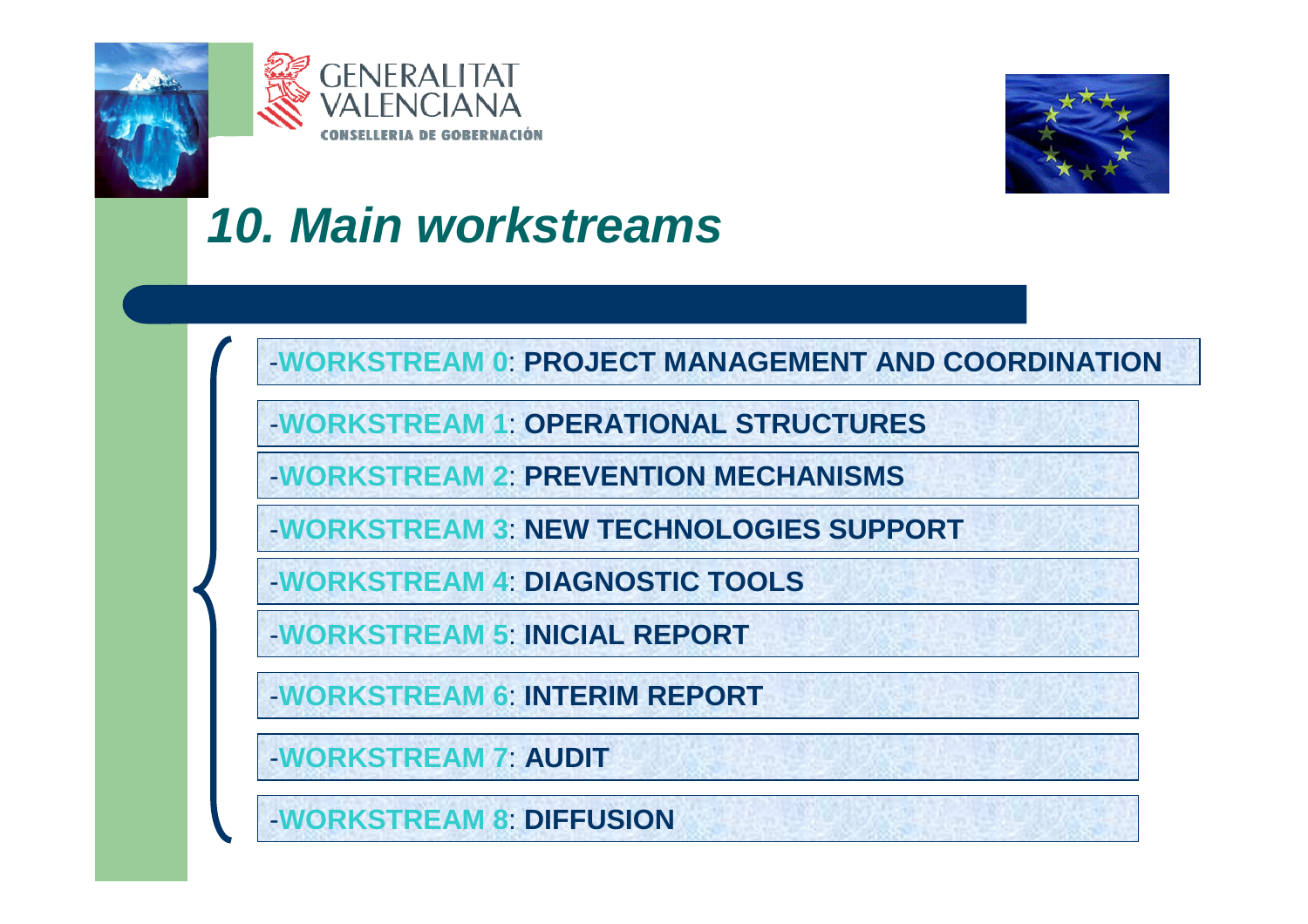





**WORKSTREAM 0: PROJECT MANAGEMENT AND COORDINATION**

- **1.Inicial meeting in Valencia** (JANUARY 2011) Conselleria Gobernación
- **2.Interim meeting-Sofía** (NOV 2011) Sofia
- **3.Interim meeting-Coventry** (MARCH 2012) University of Coventry
- **4.Interim meeting-Mulhouse** (SEPTEMBER 2012) Mulhouse
- **5. Final meeting-Brussels** (DIC-JAN 2012) Conselleria Gobernación and FCVRE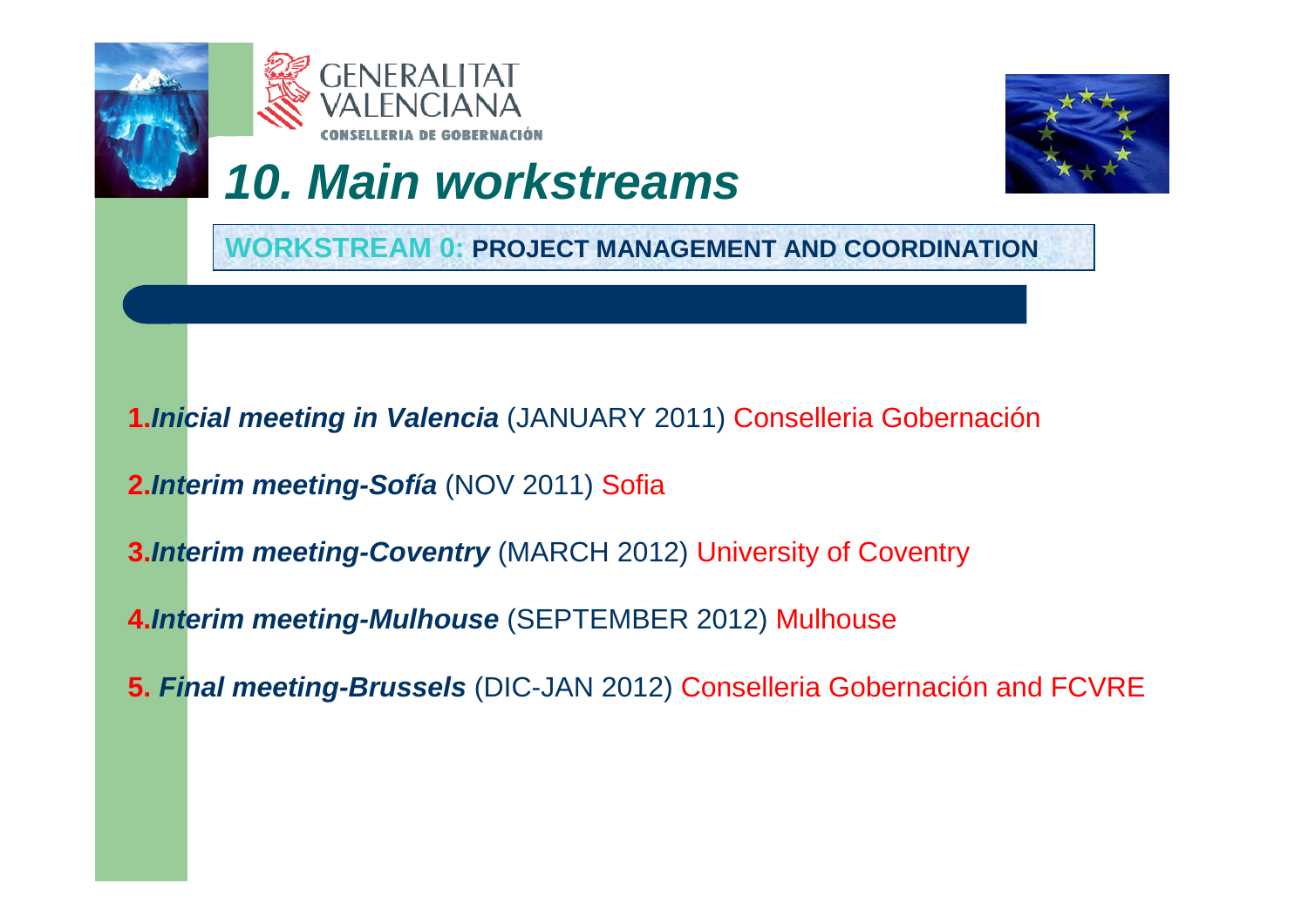





**WORKSTREAM 1:** OPERATIONAL **STRUCTURES (Months 1 to 8 )**

**1.Identification of social actors and community leaders**. Meeting with Social Services and SecurityDepartments of each City Council

**2.Creation of 6 local coalitions**: decision of statutes, criteria and principles of performance (ethical code). Submission of material and one PC to each Local Coalition

**3. Community Awareness Campaigns** (6 awareness campaigns, 1 in each coalition)

**4.Training of the Local Coalitions members**. 1 Seminar per Coalition

**5.Creation of the Transnational Multidisciplinary Prevention Team**.

**6.Coordination and training of the Transnational Multidisciplinary Prevention Team**. **1 SYMPOSIUM**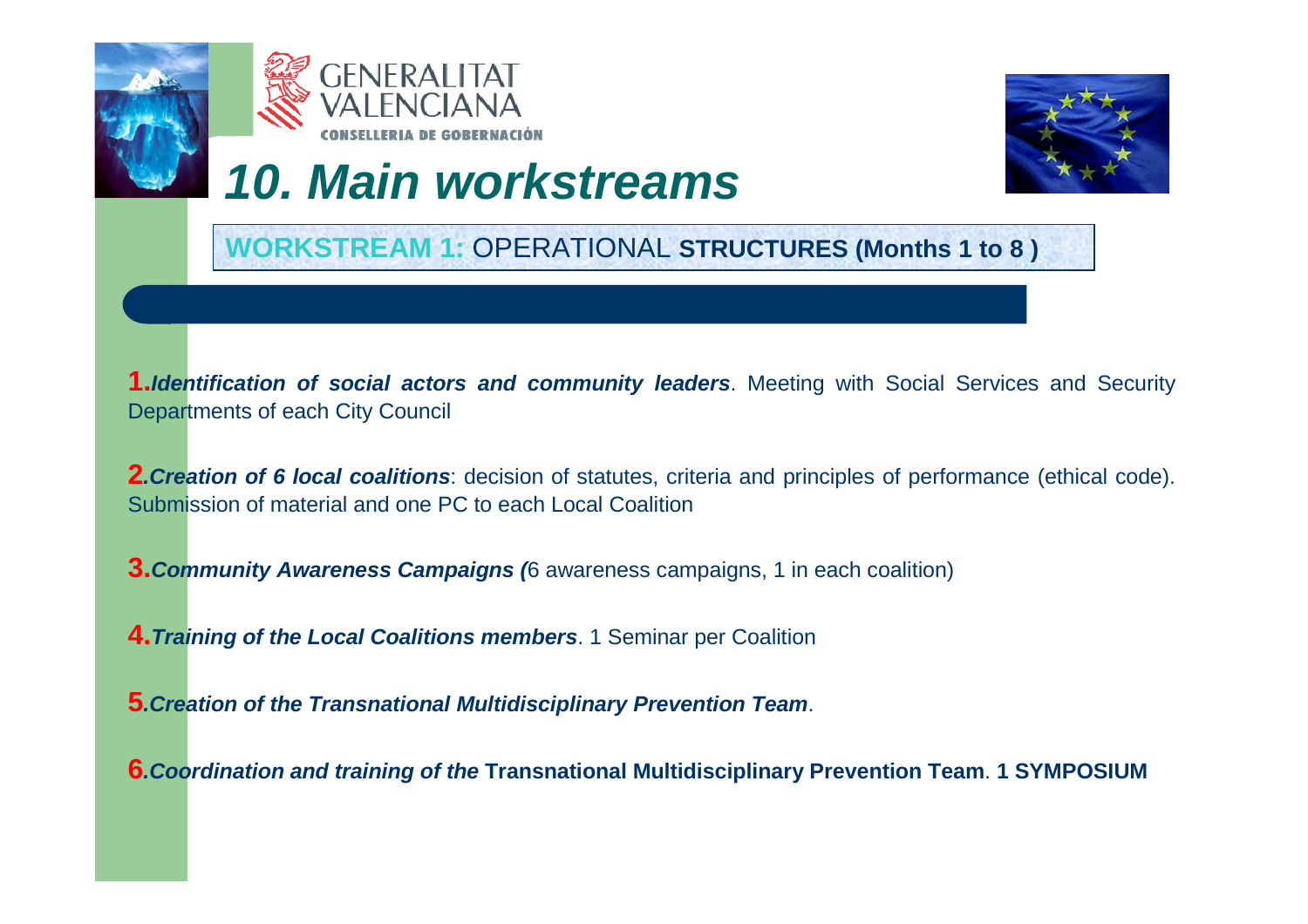





**WORKSTREAM 3: DEVELOPMENT OF SUPPORT TO NEW TECHNOLOGIES (Months 1 to 8)**

- 1. CREATION OF A **WEB PAGE** with the links to City Councils and intranet.
- **2. WEBPOL**, establishment of means to develop ONLINE TRAINING withinthe project.
- **3.**Computer support tools for the STATISTIC-PREDICTIVE analysis. Computer programme, **Predictive platform**.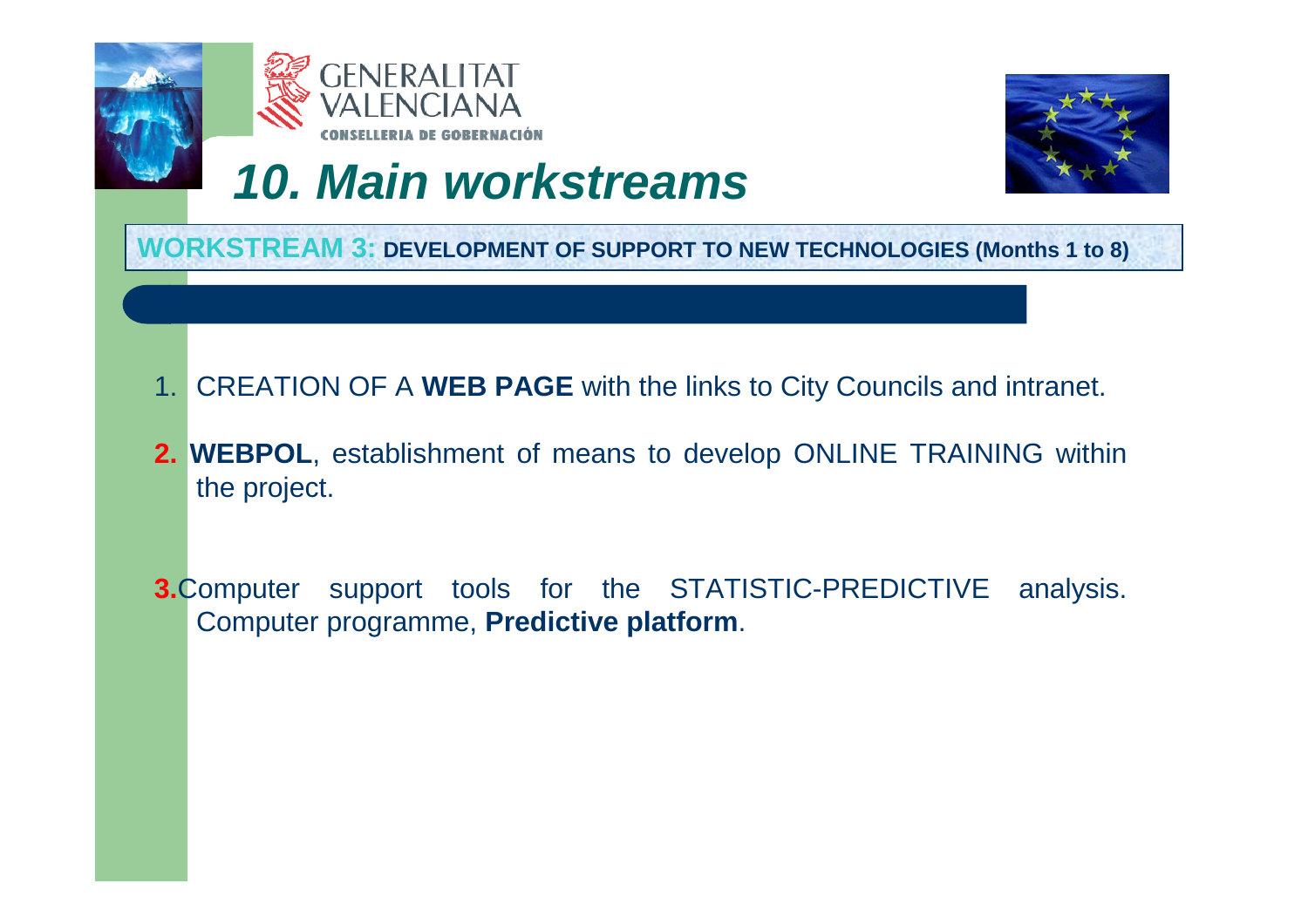





**WORKSTREAM 4: CREATION OF DIAGNOSTIC TOOLS (Months 1 to 6)**

#### **1.**CHECKING BIBLIOGRAPHY AND META-ANALYSIS OF DAPHNE TOOLS.

**2.** DESIGN AND DEVELOPMENT OF EARLY DETECTION TOOLS FOR CONFLICT SITUATIONS IN THE EARLY PHASES OF THE SPIRAL OF GENDER VIOLENCE.

- **3.** ANALYSIS OF TOOLS RELIABILITY AND VALIDITY.
	- **- Early detection tools handbook**
	- **- Contents of prediction computer tools**